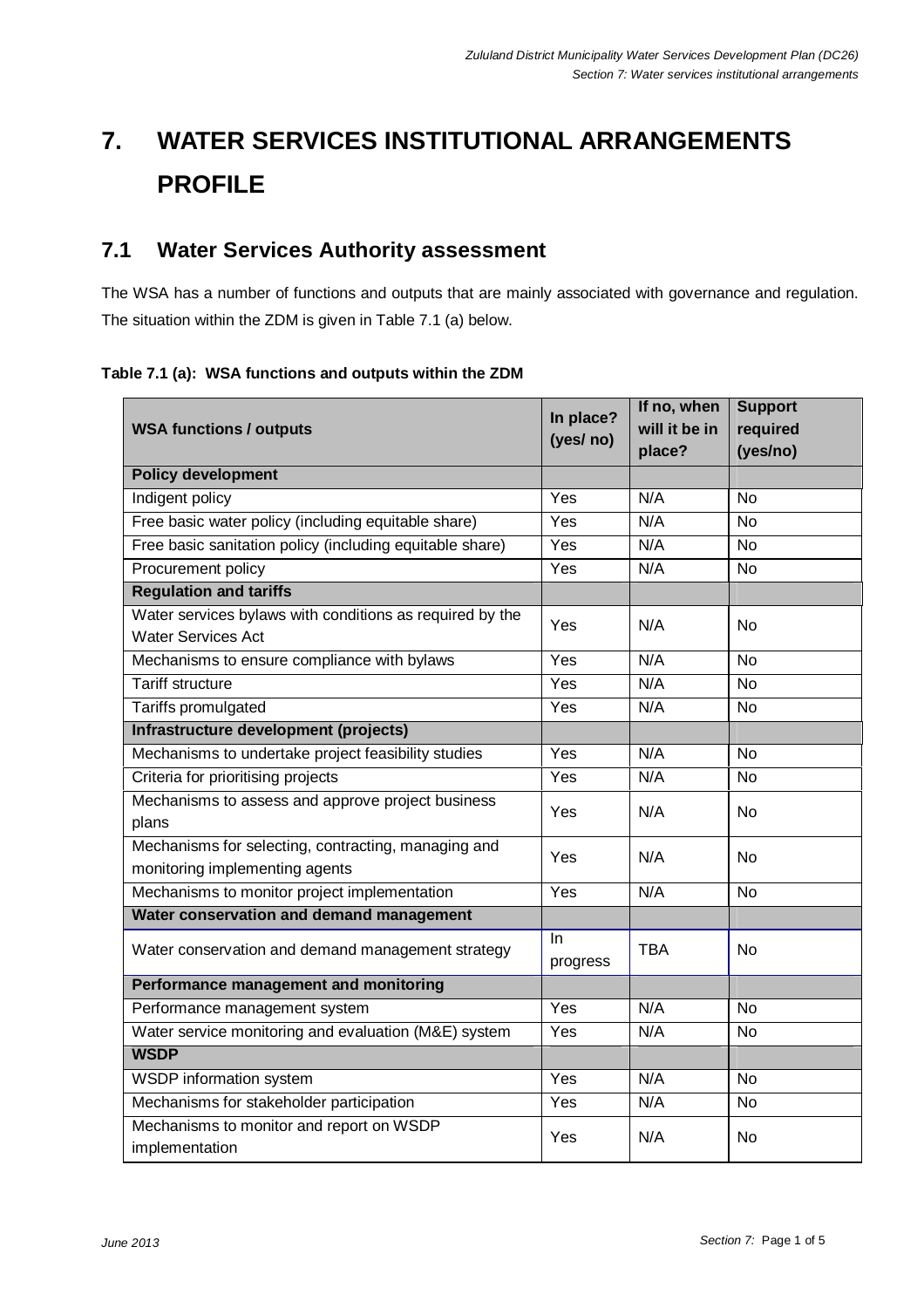#### **Table 7.1 (b): WSA functions and outputs within the ZDM**

| <b>WSA functions / outputs</b>                           | In place?<br>(yes/ no) | If no, when<br>will it be in<br>place? | <b>Support</b><br>required<br>(yes/no) |
|----------------------------------------------------------|------------------------|----------------------------------------|----------------------------------------|
| <b>WSP institutional arrangements</b>                    |                        |                                        |                                        |
| Criteria to select appropriate WSPs                      | Yes                    | N/A                                    | No.                                    |
| Mechanisms to contract, manage and monitor WSPs          | Yes                    | N/A                                    | <b>No</b>                              |
| Mechanisms to approve WSP business plans                 | Yes                    | N/A                                    | No.                                    |
| <b>WSA overall capacity</b>                              |                        |                                        |                                        |
| Sufficient staff and systems to fulfil all WSA functions | N <sub>0</sub>         | TBA                                    | No.                                    |
| Other (state)                                            |                        |                                        |                                        |

## **7.2 By-laws affecting water services**

ZDM has worked extensively on the development of a water services policy and by-laws for the district. The documents were finalised by June 2008 and approved by Council. The by-laws have since been promulgated and are being enforced throughout. The documents are available on the ZDM website at www.zululand.org.za for information.

### **7.3 Water services providers' institutional arrangements**

ZDM was awarded the Water Services Authority function in 2003 as part of the division of powers and functions amongst municipalities. The allocation of the water services function then resulted in a Section 78 investigation to be done to determine the most appropriate water services provider arrangements to provide water services in the district at the time and in future.

The investigation started off by determining the status quo with water services provision in the district at the time. A survey was done of all infrastructure assets, all costs related to water services were compiled and ring fenced, and staff organograms with vacant positions were drafted. It was known that the status quo situation was below the ideal and therefore and exercise was done to assess the current gaps and compile a model based on the existing WSP arrangements at the time, but only operating at the ideal level of service provision. This model was then compared with different scenarios of possible restructuring to determine the most appropriate long term WSP arrangement. The following WSP options were considered at the time:

- Option 1 (Internal WSP) ZDM creates an internal department that is responsible for water services provision throughout the entire district
- Options 2 (Partly internal and partly external) At the time two of the municipalities, namely Ulundi and Nongoma Municipalities, had insufficient capacity to perform the water provision function in their respective areas and it was clear that ZDM would have to take over the service in these areas in any event. The remaining three municipalities, namely uPhongolo, eDumbe and Abaqulusi did however pose potential to provide the service themselves and act in combination as an external WSP to ZDM. This option was therefore also considered and costed.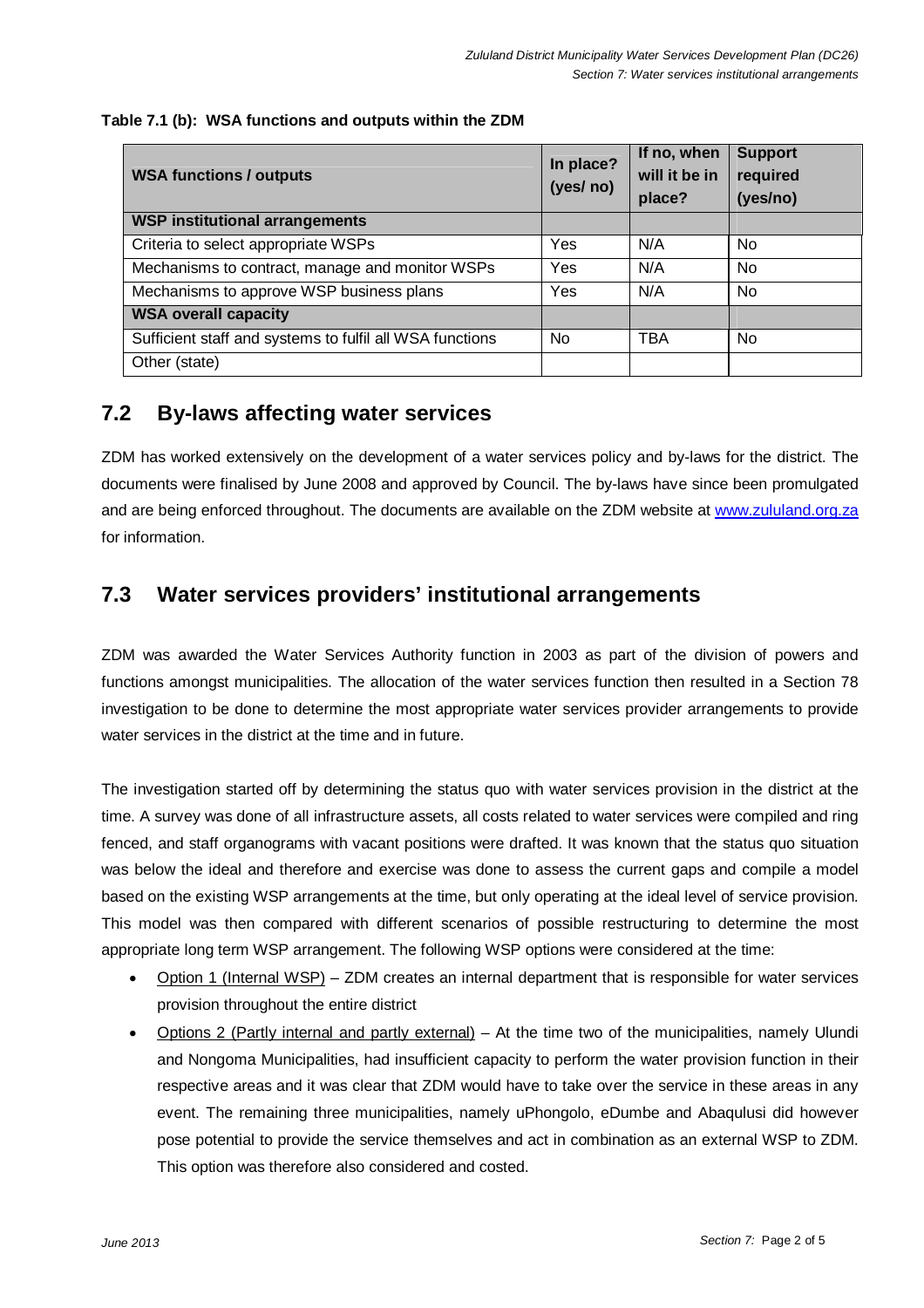• Option 3 (Partly internal and partly external) – The option was also considered whereby the bulk services were separated out and the scenario considered where ZDM provides the bulk services throughout the district. The reticulation service would then be provided also by ZDM in the Ulundi and Nongoma municipal areas and again by the uPhongolo, eDumbe and Abaqulusi municipalities in their respective areas.

A number of key issues were identified during the assessment that had a significant influence on the eventual decision making process, as follows:

- Contracting the provision function out to an external provider (private sector or water board) was viewed as a potential risk in that such an institution would be focused on profit making rather than the long term preservation of the WSA assets. Such contracts are typically between 20 and 30 years and the risk is that assets are maintained only to the minimum level required during this time and that only the minimum required effort and money is spend on O&M activities and thereby maximising profits. This can be managed by the WSA to a large extend but only if the WSA have the systems in place to perform proper monitoring and evaluation of the provider. It was agreed at the time that ZDM would not be in an immediate position to do that.
- Due to the huge backlogs in the district ZDM is still in the middle of a massive infrastructure roll-out process and will be for the next 15 years still. During this time many old plants and schemes will be de-commissioned and taken over by new infrastructure from the regional schemes. This will therefore have a constant impact on staff and lead to regular restructuring taking place. The constant changing situation will therefore make it difficult to enter into long-term contracts for external service providers and it was felt that this transformation process could be more easily managed internally.
- Skilled senior management is needed at various levels in the organograms irrespective of which service provision options are being considered. These skilled personnel can only be attracted with the appropriate salary levels and due to the costs involved and the shortage of skills should be utilised as effectively as possible. There was a definite benefit in scale identified in applying costly resources over the biggest possible area. Therefore the ability of certain institutions, for instance a rural local municipality, to attract these skills were questioned and taken into consideration during the final decision making process.
- During the assessment it also became clear that certain specialised skills and functions should rather be outsourced than developed in-house. One example is mechanical and electrical expertise, which are needed on an ad-hoc basis and makes sense to contract in when needed.
- From the start there was a distinction made between bulk and reticulation infrastructure. In the case of water supply the bulk infrastructure was considered to be the abstraction, treatment and conveyance up to the main storage reservoirs. In the case of sewerage that bulk was considered to be mainly the sewage works. A split in the bulk and reticulation service provision was considered throughout and even with the internal option it made sense to keep the functions separate up to a certain management level.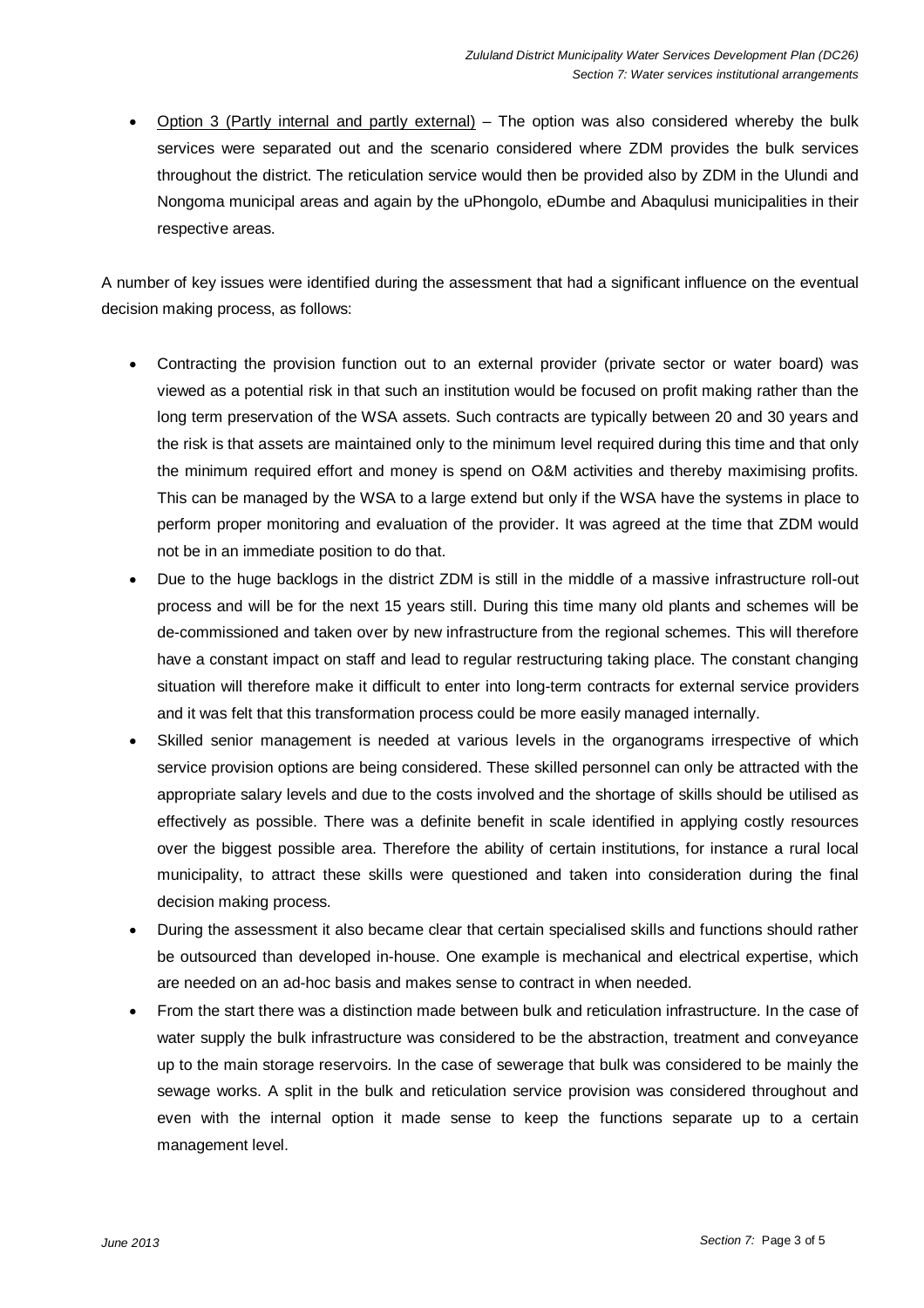• This district also poses physical constraints in terms of access routes from various places, travel times and other logistical considerations that had to be taken into account for all options that were considered.

Each of the options was costed and the results are shown in Table 7.3 (a) below. The table summarises the costs associated with each option that was considered and the estimates were done not only for the current year but forecasts were done up to year 5 and year x, where all consumers will have access to services.

|               |            | <b>Ops Costs</b> | <b>Pers Costs</b> | <b>Total Costs</b> |
|---------------|------------|------------------|-------------------|--------------------|
| <b>YEAR 1</b> | Status Quo | R 44,304,250     | R 28,611,470      | R 72,915,720       |
|               | Comparator | R 52,294,431     | R 49,781,179      | R 102,075,610      |
|               | Option 1   | R 80,923,910     | R 15,388,264      | R 96,312,174       |
|               | Option 2   | R 52,168,593     | R 51,058,679      | R 103,227,272      |
|               | Option 3   | R 85,530,263     | R 16,228,825      | R 101,759,088      |
|               | Option 1   | R 84,298,424     | R 16,960,203      | R 101,258,627      |
| <b>YEAR 5</b> | Option 2   | R 52,163,074     | R 50,882,541      | R 103,045,615      |
|               | Option 3   | R 83,991,628     | R 17,684,455      | R 101,676,083      |
|               | Option 1   | R 79,343,627     | R 22,920,648      | R 102,264,275      |
| <b>YEAR N</b> | Option 2   | R 52,178,163     | R 52,270,810      | R 104,448,959      |
|               | Option 3   | R 79,856,990     | R 23,544,969      | R 103,401,959      |

#### **Table 7.3 (a): Summary of Costs**

The different options were also rated in terms of the following selected criteria:

- Environmental sustainability
- Financial sustainability
- Efficiency of management proposed structure
- Efficiency of customer care
- Efficiency to perform maintenance of assets

On the basis of the above criteria it appeared that Option 1 was likely to achieve the best overall performance in terms of services delivery in the district. Option 3 followed with Option 2 being the least sustainable. As may also be noted one of the key determinants in this rating system related to personnel and institutional arrangements. Structural arrangements, staff numbers and staff levels proved to be more efficient in Option 1 due to it being a single entity. This results in minimisation of duplication which is not the case in Options 2 and 3 owing to the inherent geographical and institutional split in the services provisioning function.